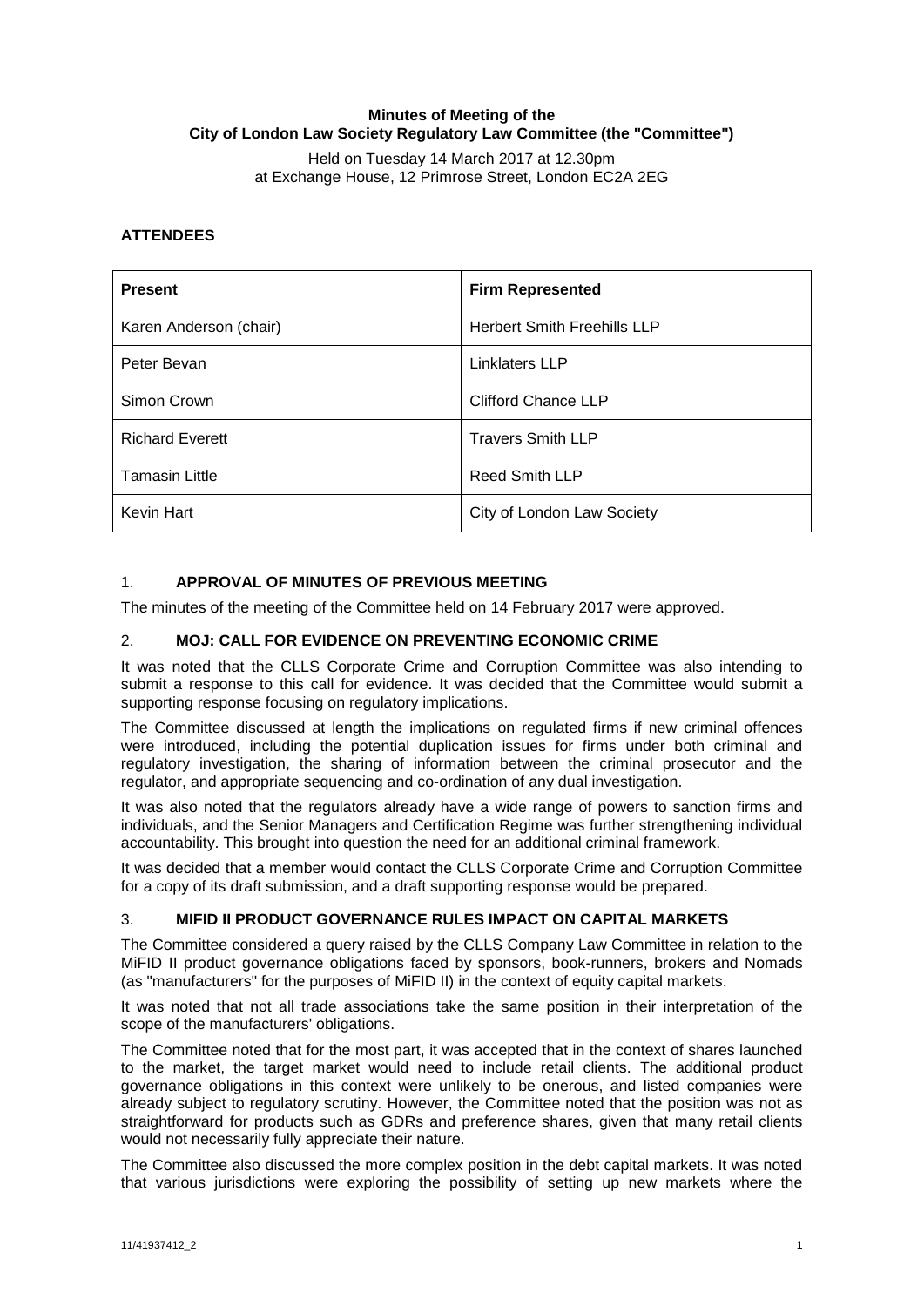products would only be available to professional or wholesale clients, thereby ensuring that the target market was appropriately restricted.

The potential issues relating to the flow of information between distributors and manufacturers, and how in practice this might work in the equity market context, were also discussed. The Committee also considered the scope for the FCA to provide rules or guidance in this area.

It was decided that members of the Committee would contact the various trade associations of which they were also members to find out the range of views in the market, and to determine whether it would be helpful for the Committee to write to the appropriate regulatory body on any issue.

# 4. **FCA SMARTER COMMUNICATIONS ROUNDTABLE**

A member discussed the key points from a recent FCA roundtable on Smarter Communications attended by two Committee members further to the Committee's response on the topic.

Whilst the Committee had commended the move towards clearer communications, there remained considerable concern about the extent to which it was possible as a matter of contract law to move away from full written terms and conditions. While multimedia may be an effective way to communicate to customers, issues about integration and durability remained.

The members had suggested that while there may be scope to improve terms and conditions, it may be more constructive to encourage more key information documents for products and services to be provided in addition to the full terms. The members had also suggested that the FCA could work towards best practice standards and greater use of plain English, but that each sector will require its own approach.

The member reported that the FCA was intending to create specific work-streams to further reflect the needs of individual sectors.

# 5. **FCA RECENT CONSULTATION PAPERS ON PRIMARY MARKETS**

The Committee discussed the various recent consultation papers relating to UK primary markets and the equity IPO process, in particular, the content relating to the role of analyst presentations during the process and the potential disclosure of inside information.

It was noted that the CLLS Company Law Committee were intending to produce a response to FCA CP 17/5 on reforming the availability of information in the UK equity IPO process.

It was decided that a member would contact the CLLS Company Law Committee for more information about the content of their response, and to determine whether it would be useful for the Committee to submit a separate response, or to contribute to a joint response.

### 6. **FCA AND HMT CONSULTATION PAPERS ON THE INSURANCE DISTRIBUTION DIRECTIVE**

The Committee discussed the two consultation papers in relation to the Insurance Distribution Directive. It was decided that all Committee members should give further consideration to whether a response should be submitted.

# 7. **UPDATED ESMA Q&A ON APPLICATION OF AIFMD**

The Committee discussed a draft letter prepared by a member in advance of the meeting endorsing AIMA's letter to FCA setting out its concerns on the implications a recent ESMA Q&A would have on the contractual and operational arrangements in place between AIFs and their key providers.

While there was no indication that the FCA was intending to implement ESMA's position on delegation, the Committee agreed that it was worth clarifying the position.

Following comments from members, it was decided that a revised draft would be circulated for review.

# 8. **OTHER CONSULTATIONS TO WHICH THE COMMITTEE MAY WISH TO RESPOND**

The Committee discussed other papers currently open for consultation to decide whether or not they may wish to respond. It was decided that the Committee would review the following papers, with a view to submitting a response: